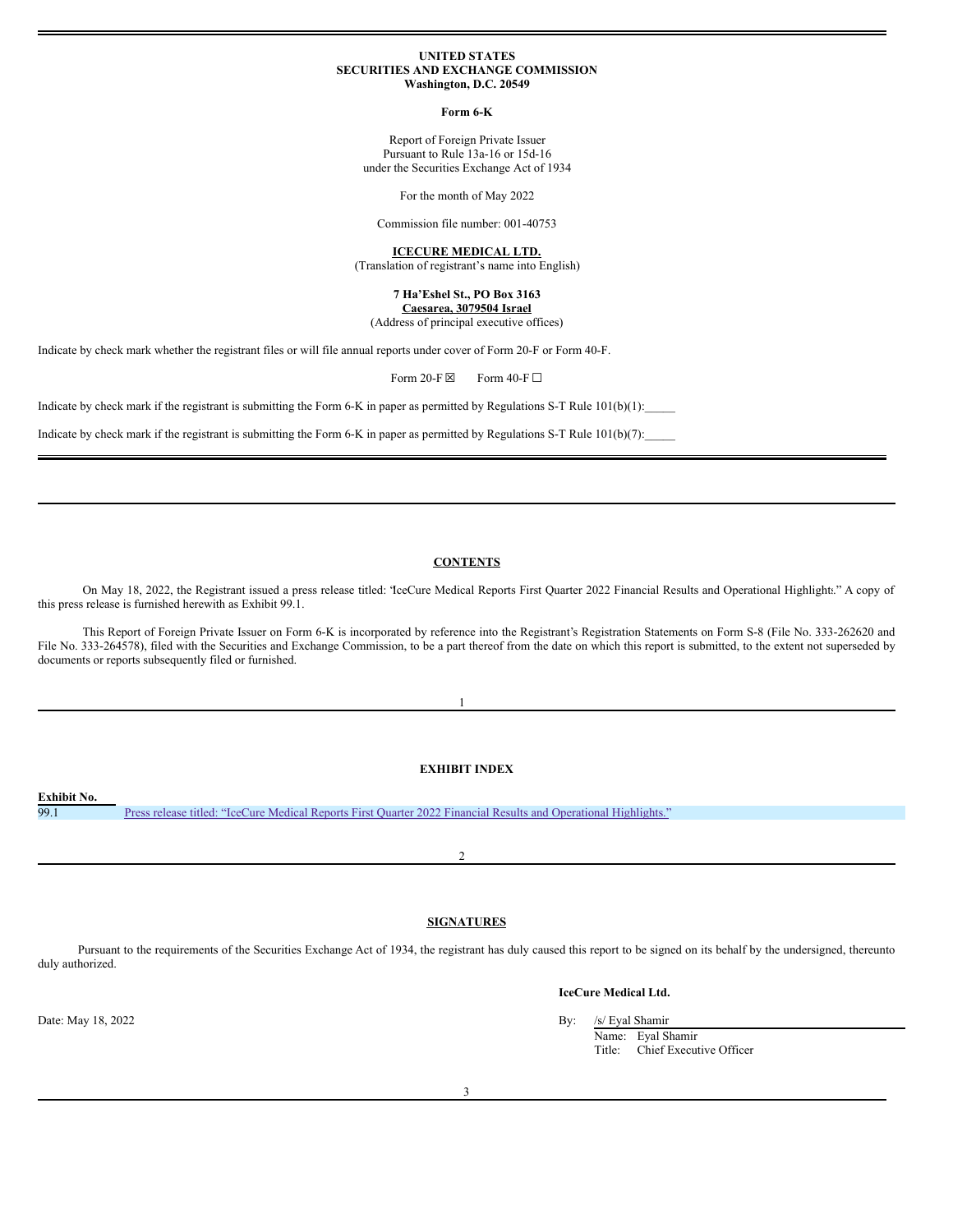# **NceCure**

#### **IceCure Medical Reports First Quarter 2022 Financial Results and Operational Highlights**

- *Conference call scheduled for 8:30 am ET today hosted by management with guest Dr. Richard Fine*
- Increased commercial activity in the U.S. and globally with several new ProSense® System installations during O1
- Resumption of in-person medical conferences and practitioner site visits boosts ProSense® hands-on demos, trainings, and sales opportunities
- American Society of Breast Surgeons' former President presented IceCure's ICE3 trial clinical publication in her speech "Best Papers of 2021" at ASBrS following *a thorough literature review of thousands of breast cancer articles published yearly*

**CAESAREA, Israel,** May 18, 2022 -- IceCure Medical Ltd. (NASDAQ: ICCM) (TASE: ICCM) ("IceCure" or the "Company"), developer of minimally-invasive cryoablation technology, the ProSense® System, that destroys tumors by freezing as an alternative to surgical tumor removal ("ProSense"), today reported financial results as of and for the quarter ended March 31, 2022 and operational highlights.

#### **Q1 2022 Operational and Financial Highlights**

- Revenues: Revenues for the first quarter of 2022 were approximately \$0.75 million, 48% lower than approximately \$1.4 million in the same period last year due to lower revenue recognition from its distribution agreements with Terumo for the commercialization of ProSense® to treat malignant breast tumors in Japan, Singapore, and Thailand as recorded in the first quarter of 2021, and due to lower sales in Asia impacted by COVID surges and associated restrictions on commercial activity, partially offset by higher sales in the U.S. The Company expects that quarter-over-quarter revenue may vary in the foreseeable future.
- *Increased Commercial Activity:* With travel restrictions relaxing at the end of 2021, during Q1 2022 several ProSense® Systems were installed at new sites in the U.S. and around the globe including a ProSense® System that was donated to Tata Memorial Hospital in Mumbai by the Israeli General Consulate of Mumbai in collaboration with the Health Ministry of the Government of Maharashtra and the Israel Trade & Economic Mission to Mumbai. IceCure has scheduled and is now able to conduct more on-site support and training with partners and customers around the globe.
- *FDA Filing for Breast Cancer:* Working toward U.S. Food and Drug Administration (FDA) approval for ProSense® in early-stage breast cancer, IceCure filed its presubmission package with the FDA in November 2021 and continued to work on its full submission during Q1 2022. IceCure plans to suggest a De Novo classification, including a request for a sprint discussion under FDA procedures. The proposed intended use is for early-stage breast cancer patients at high risk from surgery.
- R&D and Marketing: IceCure accelerated its next-generation single-probe system development and its clinical, regulatory, and commercial activities in the U.S. and globally. As of March 31, 2022, ProSense® has regulatory approvals and/or has a commercial presence in 20 countries.
- *SIO Conference:* IceCure attended the Society of Interventional Oncology (SIO) 2022 Annual Scientific Meeting in San Francisco and hosted a symposium moderated by Dr. Jack Jennings on the value of liquid nitrogen based cryoablation systems for optimal tumor destruction.



#### **Other Recent Highlights**

- ASBrS Conference: ICE3 Trial Selected as one of "Best Papers of 2021" for Annual Presentation from Thousands of Articles Published Annually  $-A$ t the 23<sup>rd</sup> Annual Meeting of the American Society of Breast Surgeons (ASBrS) in April, IceCure's publication titled "Cryoablation without Excision for Low-Risk Early-Stage Breast cancer: 3-Year Analysis of ipsilateral Breast Tumor Recurrence in the ICE3 Trial" published in the *Annals of Surgical Oncology* was selected by past ASBrS president, Helen Pass, MD, Co-Director of the Stamford Health Breast Center, Chief of Breast Surgery at Stamford Hospital, and Clinical Professor of Surgery at Columbia University, for her annual presentation following a comprehensive literature review. Dr. Pass' presentation was made before a large audience of breast surgeons and related medical professionals attending the conference in-person and online.
- **ECIO** Conference: At the European Conference on Interventional Oncology (ECIO) in April, IceCure's ICE3 breast cancer trial interim results, originally published on April 29, 2021, were presented by Dr. Kenneth R. Tomkovich, the study's Co-Primary Investigator. Hands-on training sessions with the ProSense® System were provided by IceCure and physicians well-experienced with the system. IceCure also hosted a well-attended Symposium moderated by Professor Franco Orsi and other physicians, demonstrating their results and experience with the ProSense® System for various applications.

"With the reopening of global travel and healthcare systems' return to relative normalcy throughout most of the world, during the first quarter of 2022 we significantly increased our activity, getting ProSense® in front of more doctors who can purchase and use it to improve patient outcomes," stated IceCure CEO Eyal Shamir. "We were particularly pleased that our ICE3 clinical trial publication was chosen as one of the Best Papers of 2021 by the American Association of Breast Cancer Surgeons, a highly regarded and influential organization that sets the treatment guidelines for breast cancer in the U.S."

#### **Financial Results as of and for the Three Months Ended March 31, 2022**

For the three months ended March 31, 2022, revenue decreased by 48% to approximately \$0.75 million, compared to approximately \$1.4 million for the three months ended March 31, 2021. The decrease is due to decreased revenue recognition of approximately \$0.4 million from the distribution agreement with Terumo and a decrease in sales in Asia, partially offset by an increase in sales in the U.S.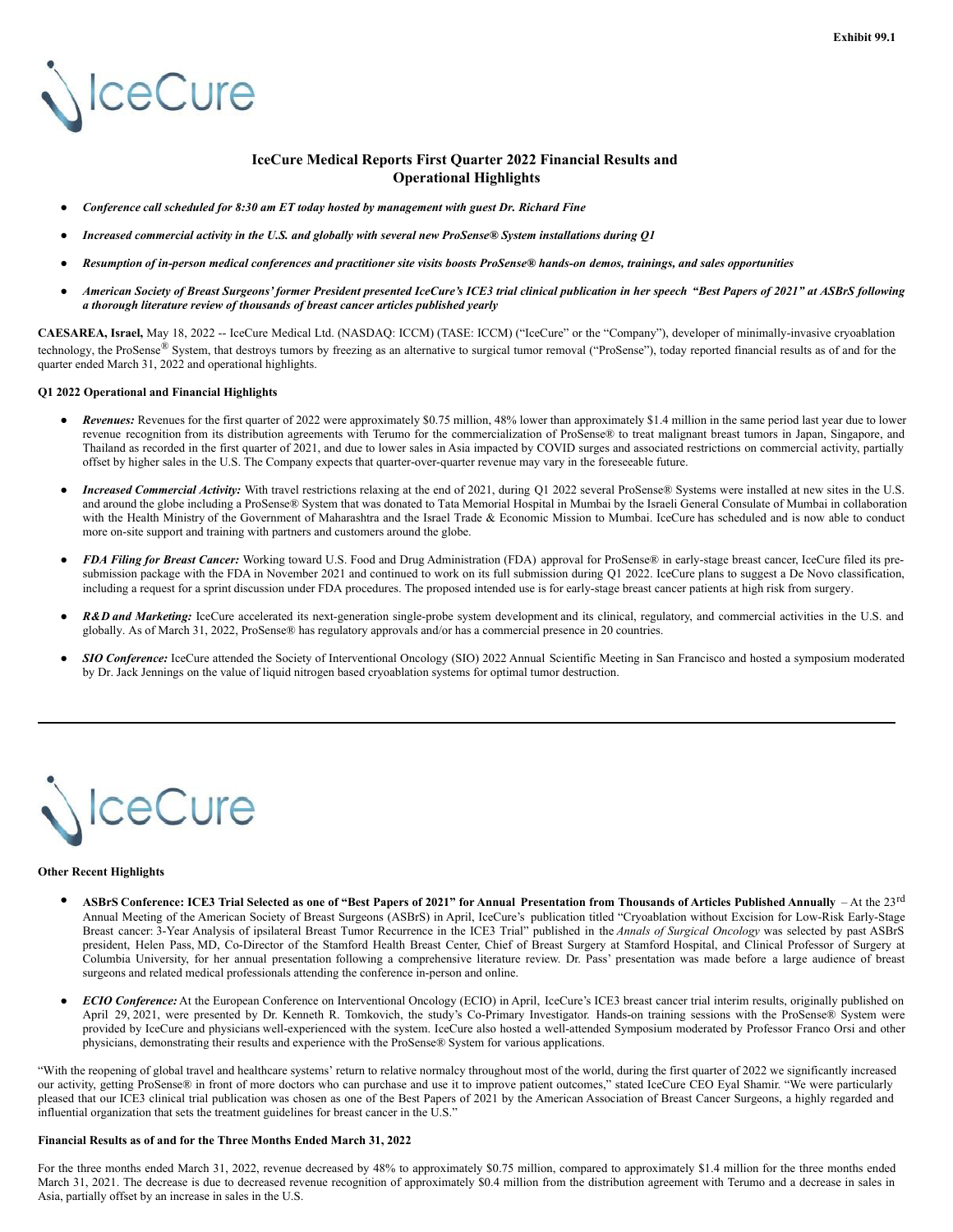<span id="page-2-0"></span>Gross profit was approximately \$0.43 million for the three months ended March 31, 2022, compared to approximately \$0.94 million for the three months ended March 31, 2021. Gross margin was approximately 58% for the three month period ended March 31, 2022, compared to approximately 65% for the three months ended March 31, 2021. The decrease in gross margin compared to the same period last year is mostly attributable to the decrease in revenue recognition from the Terumo distribution agreement.

## **IceCure**

Research and development expenses for the three months ended March 31, 2022 were approximately \$2.4 million compared to approximately \$1.1 million for the three months ended March 31, 2021. The increase is attributed to the acceleration in the development of IceCure's next-generation single-probe system and clinical and regulatory activities.

Sales and marketing and general and administrative expenses, in the aggregate, for the three months ended March 31, 2022 were \$2.5 million compared to approximately \$1 million for the three months ended March 31, 2021. The increase is attributed to the Company's expanding commercialization efforts and to increased Nasdaq listing related expenses.

Total operating expenses for the three months ended March 31, 2022 were approximately \$4.9 million compared to \$2.1 million for the three months March 31, 2021. The increase in operating expenses is attributable to increased development, commercialization, and Nasdaq listing related activities.

As a result of lower revenue and increased operation activities, net loss reported for the three month period ended March 31, 2022 increased to approximately \$4.4 million, or \$0.12 per share, compared with a net loss of approximately \$1.4 million, or \$0.07 per share, for the same period last year.

As of March 31, 2022, the Company had cash and cash equivalents of approximately \$22.4 million, compared with approximately \$25.6 million as of December 31, 2021.

#### **Conference Call Dial-in Info:**

#### Wednesday, May 18, 2022 at 8:30 am ET

US: 1-888-281-1167 Israel/International: +972-3-9180609 A replay of the conference call will be available on IceCure's website at: https://ir.icecure-medical.com/news-events/events-presentations

#### **About IceCure Medical**

Founded in 2006, Israel-based IceCure Medical (NASDAQ: ICCM) (TASE: ICCM) develops and markets ProSense®, an advanced liquid-nitrogen-based cryoablation therapy for the treatment of tumors (benign and cancerous) by freezing, with the primary focus areas being breast, kidney, bone and lung cancer. Its minimally invasive technology is a safe and effective alternative to hospital surgical tumor removal that is easily performed in a relatively short procedure. The system is marketed and sold worldwide for the indications cleared to-date by the U.S. Food and Drug Administration and approved in Europe with the CE Mark.

#### **Forward Looking Statements**

This press release contains forward-looking statements within the meaning of the "safe harbor" provisions of the Private Securities Litigation Reform Act of 1995 and other Federal securities laws. Words such as "expects," "anticipates," "intends," "plans," "believes," "seeks," "estimates" and similar expressions or variations of such words are intended to identify forward-looking statements. For example, IceCure is using forward looking statement in this press release when it discusses pursuit of regulatory approvals and FDA review, strategic plans, commercial growth, expansion of clinical applications with its minimally-invasive cryoablation technology, advancing regulatory and commercial strategies and expected quarter-over-quarter revenue variations for future periods. Because such statements deal with future events and are based on IceCure's current expectations, they are subject to various risks and uncertainties and actual results, performance, or achievements of IceCure could differ materially from those described in or implied by the statements in this press release. The forward-looking statements contained or implied in this press release are subject to other risks and uncertainties, many of which are beyond the control of the Company, including those set forth in the Risk Factors section of the Company's Annual Report on Form 20-F for the year ended December 31, 2021 filed with the SEC on April 1, 2022, which is available on the SEC's website, www.sec.gov. The Company undertakes no obligation to update these statements for revisions or changes after the date of this release, except as required by law.

#### **IR Contact:**

Ronen Tsimerman

email: ronent@icecure-medical.com





**ICECURE MEDICAL LTD**. **CONDENSED CONSOLIDATED STATEMENTS OF FINANCIAL POSITION**

| As of       | As of        |
|-------------|--------------|
| March 31,   | December 31, |
| 2022        | 2021         |
| (Unaudited) | (Audited)    |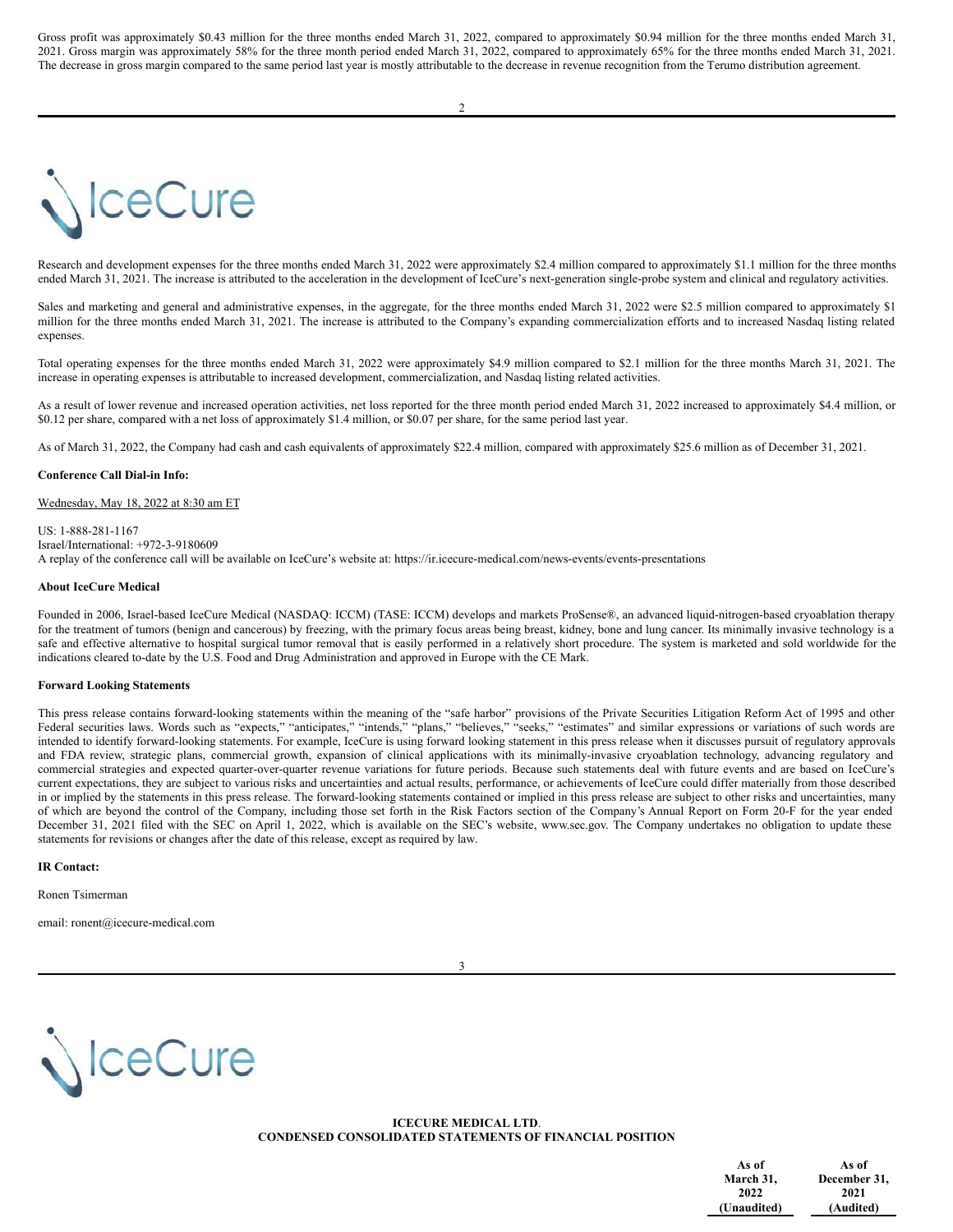**ASSETS**

| <b>CURRENT ASSETS</b>                       |        |        |
|---------------------------------------------|--------|--------|
| Cash and cash equivalents                   | 22,355 | 25,621 |
| Trade accounts receivables                  | 446    | 456    |
| Inventory                                   | 2,324  | 1,955  |
| Prepaid expenses and other receivables      | 1,562  | 2,290  |
| <b>Total current assets</b>                 | 26,687 | 30,322 |
|                                             |        |        |
| <b>NON-CURRENT ASSETS</b>                   |        |        |
| Prepaid expenses and other long-term assets | 333    | 333    |
| Right-of-use assets                         | 884    | 913    |
| Property and equipment, net                 | 805    | 713    |
| <b>Total non-current assets</b>             | 2,022  | 1,959  |

### **TOTAL ASSETS** 28,709 32,281

#### **LIABILITIES AND SHAREHOLDERS' EQUITY**

#### **CURRENT LIABILITIES**

| Trade accounts payable               | 670   | 881   |
|--------------------------------------|-------|-------|
| Lease liabilities                    | 230   | 224   |
| Other current liabilities            | 4,046 | 2,915 |
| <b>Total current liabilities</b>     | 4.946 | 4,020 |
|                                      |       |       |
| <b>NON-CURRENT LIABILITIES</b>       |       |       |
| Long-term lease liabilities          | 617   | 685   |
| Other long-term liabilities          | 185   | 618   |
| <b>Total non-current liabilities</b> | 802   | 1,303 |
| <b>Total liabilities</b>             | 5,748 | 5,323 |
|                                      |       |       |

#### **SHAREHOLDERS' EQUITY**

Ordinary shares, No par value; Authorized 2,500,000,000 shares; Issued and outstanding: 35,780,335 shares as of March 31, 2022 and December 31, 2021, respectively Pre-funded warrants to ordinary shares, Issued and outstanding: 1,034,000 Pre-funded warrants and zero Pre-funded warrants as of March 31, 2022 and December 31, 2021, respectively<br>
itional paid-in capital and state and state and state and state and state and state and state and state and state and state and state and state and state and state and st Additional paid-in capital Accumulated deficit (62,878) (58,431) **Total shareholders' equity** 22,961 26,958 **TOTAL LIABILITIES AND SHAREHOLDERS' EQUITY 32,281** 

4



#### **ICECURE MEDICAL LTD. CONDENSED CONSOLIDATED STATEMENTS OF OPERATIONS (Unaudited)**

|                                                                                                  | Three months ended<br>March 31, |                                                             |  |
|--------------------------------------------------------------------------------------------------|---------------------------------|-------------------------------------------------------------|--|
|                                                                                                  | 2022                            | 2021                                                        |  |
|                                                                                                  |                                 | <b>U.S. dollars in thousands</b><br>(except per share data) |  |
| Revenues                                                                                         | 747                             | 1,436                                                       |  |
| Cost of revenues                                                                                 | 313                             | 497                                                         |  |
| <b>Gross profit</b>                                                                              | 434                             | 939                                                         |  |
| Research and development expenses                                                                | 2,394                           | 1,144                                                       |  |
| Sales and marketing expenses                                                                     | 747                             | 298                                                         |  |
| General and administrative expenses                                                              | 1,718                           | 690                                                         |  |
| <b>Operating loss</b>                                                                            | 4,425                           | 1,193                                                       |  |
| Financial expenses, net                                                                          | 22                              | 178                                                         |  |
|                                                                                                  |                                 |                                                             |  |
| Net loss and comprehensive loss                                                                  | 4,447                           | 1,371                                                       |  |
| Basic and diluted net loss per share                                                             | 0.12                            | 0.07                                                        |  |
| Weighted average number of shares outstanding used in computing basic and diluted loss per share | 36,814,335                      | 20,739,571                                                  |  |